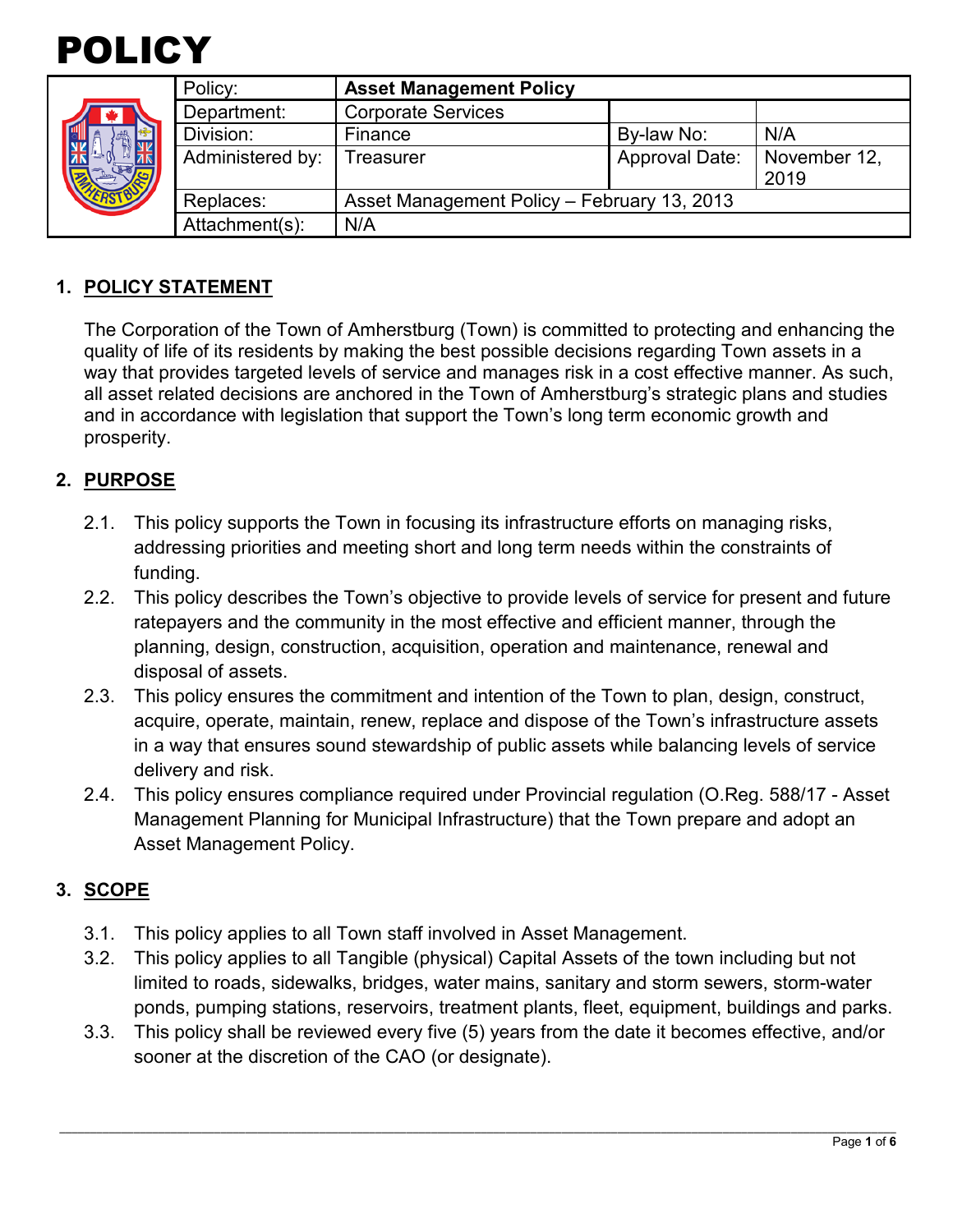# **4. DEFINITIONS**

- 4.1. **Asset** is an item, thing or entity that has potential or actual value to an organization.
- 4.2. **Asset Management** (AM) is a combination of management, financial, economic, engineering, and other practices applied to physical assets with the objective of providing the required level of service in the most cost-effective manner at an acceptable level of risk. It involves data-driven decision-making and actions throughout the lifecycle of assets.
- 4.3. **Asset Management Plan**is a plan that documents and specifies how the organizational objectives are to be converted into AM objectives, the approach for developing AM plans and the role of the asset management system in supporting the achievement of AM objectives.
- 4.4. **Asset Management System** is a set of interrelated and interacting elements of an organization, including the AM policy, AM objectives, AM Strategy, AM Plans and the processes to achieve these objectives.
- 4.5. **Capitalization Threshold** is the value of a Town infrastructure asset at or above which the Town will capitalize the value of it and below which it will expense the value of it.
- 4.6. **Green Infrastructure Asset** means an infrastructure asset consisting of natural or humanmade elements that provide ecological and hydrological functions and processes and includes natural heritage features and systems, parklands, stormwater management systems, street trees, urban forests, natural channels, permeable surfaces and green roofs.
- 4.7. **Life cycle** in this policy means phases involved in the management of an asset.
- 4.8. **Life cycle data** refers to the cost, performance and risk data collected and managed through business processes required to help make well informed, evidence-based decisions in all phases of an asset's life cycle.
- 4.9. **Level of Service** refers to the parameters which reflect social political environmental and economic outcomes that an organization delivers from their assets.
- 4.10. **Operating Costs** means the aggregate costs, including energy costs, of operating a municipal infrastructure asset over its service life.
- 4.11. **Service Life** means the total period which a municipal infrastructure asset is in use or is available to be used.
- 4.12. **Tangible Capital Asset (TCA)** are non-financial assets having physical substance that are acquired or constructed/developed and used on a continuing basis in the Town's operations, have useful lives greater than on year and are not held for re-sale in the ordinary course of operations.

Other common definitions, acronyms, and terms are available in the Glossary located on the Town's Policies webpage.

# **5. INTERPRETATIONS**

Any reference in this policy to any statute or any section of a statute shall, unless expressly stated, be deemed to be reference to the statute as amended, restated or re-enacted from time to time. Any references to a by-law or Town policy shall be deemed to be a reference to the most recent passed policy or by-law and any replacements thereto.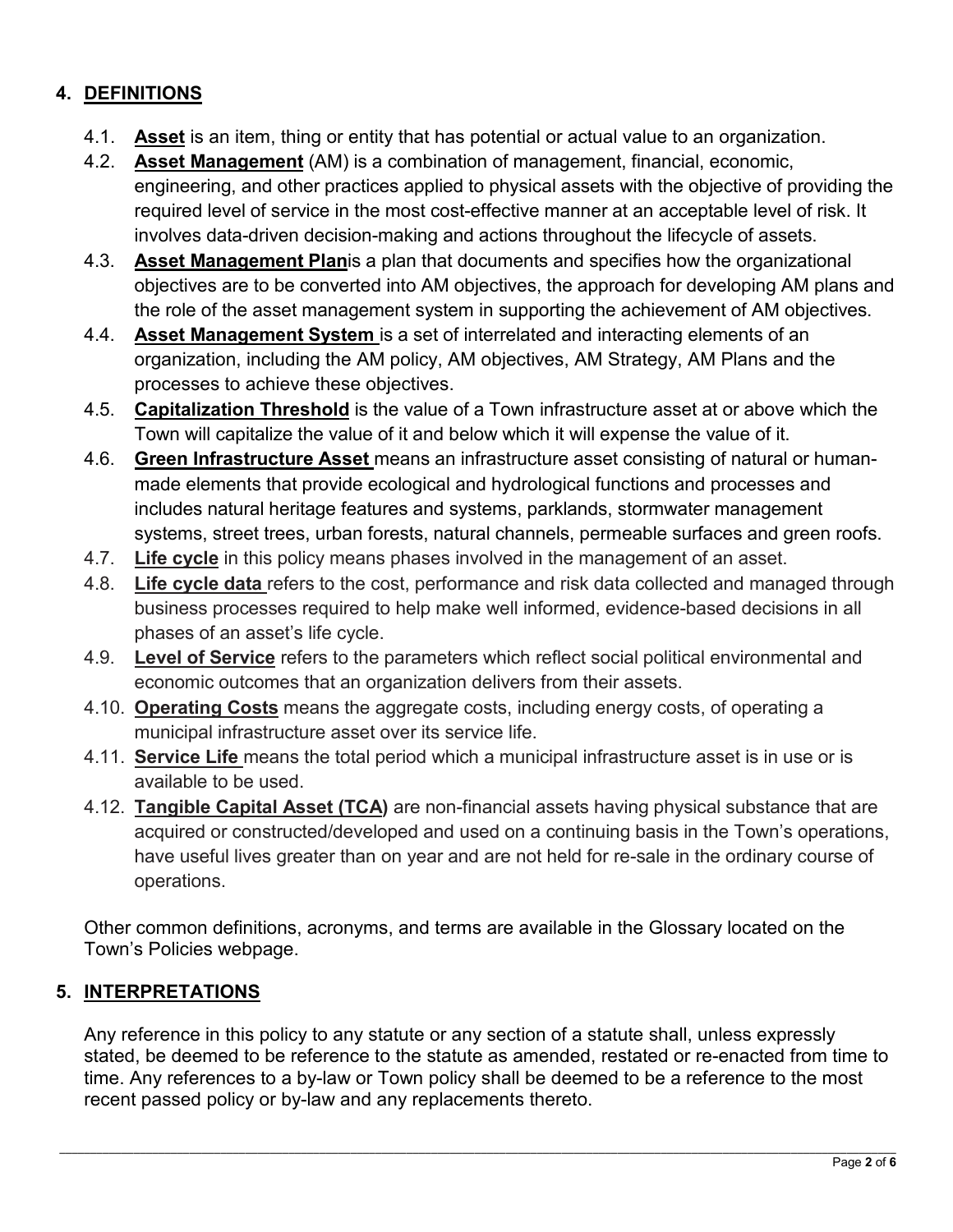# **6. GENERAL CONDITIONS**

The Asset Management approach will strive to develop and maintain an AM System to ensure the right balance of strategy, assets, resources and business processes to deliver established levels of service through an optimized risk-based decision-making approach.

#### 6.1. **Guiding Principles**

The Infrastructure for Jobs and Prosperity Act, 2015 sets out principles to guide asset management planning in municipalities in Ontario. The following principles will be incorporated, whenever possible, into the day-to-day operations of the Town:

- **Forward Looking:** The Town shall take a long-term view while considering demographic and economic trends in the region.
- **Budgeting and Planning:** The Town shall take into account any applicable budgets or fiscal plans, such as fiscal plans released under the Fiscal Transparency and Accountability Act, 2004, and the Budgets adopted under Part VII of the Municipal Act, 2001.
- **Prioritizing**: The Town shall clearly identify infrastructure priorities which will drive investment decisions.
- **Economic Development:** The Town shall promote economic competitiveness, productivity, job creation, and training opportunities.
- **Transparency:** The Town shall be evidence-based and transparent. Additionally, subject to any prohibitions under the Act or otherwise law on the collection, use or disclosure of information, the town shall make decisions with respect to infrastructure based on information that is publicly available or made available to the public, and share information with implications on infrastructure and investment decisions with the Government and broader public sector entities.
- **Environmentally Conscious:** The Town shall minimize the impact of infrastructure on the environment by respecting and helping maintain ecological and biological diversity, augmenting resilience to the effects of climate change, and endeavoring to make use of acceptable recycled aggregates.
- **Health and Safety:** The Town shall ensure that the health and safety of workers involved in the construction and maintenance of infrastructure assets is protected.
- **Community Focussed:** The Town shall promote community benefits, being the supplementary social and economic benefits arising from an infrastructure project that are intended to improve the well-being of a community affected by the project, such as local job creation and training opportunities, improvement of public spaces within the community, and promoting accessibility for persons with disabilities.
- **Innovation:** The Town shall strive to create opportunities to make use of innovative technologies, services, and practices, particularly where doing so would utilize technology, techniques and practices developed in Ontario.
- **Integration:** The Town shall where relevant and appropriate, be mindful and consider the principles and content of non-binding provincial or municipal plans and strategies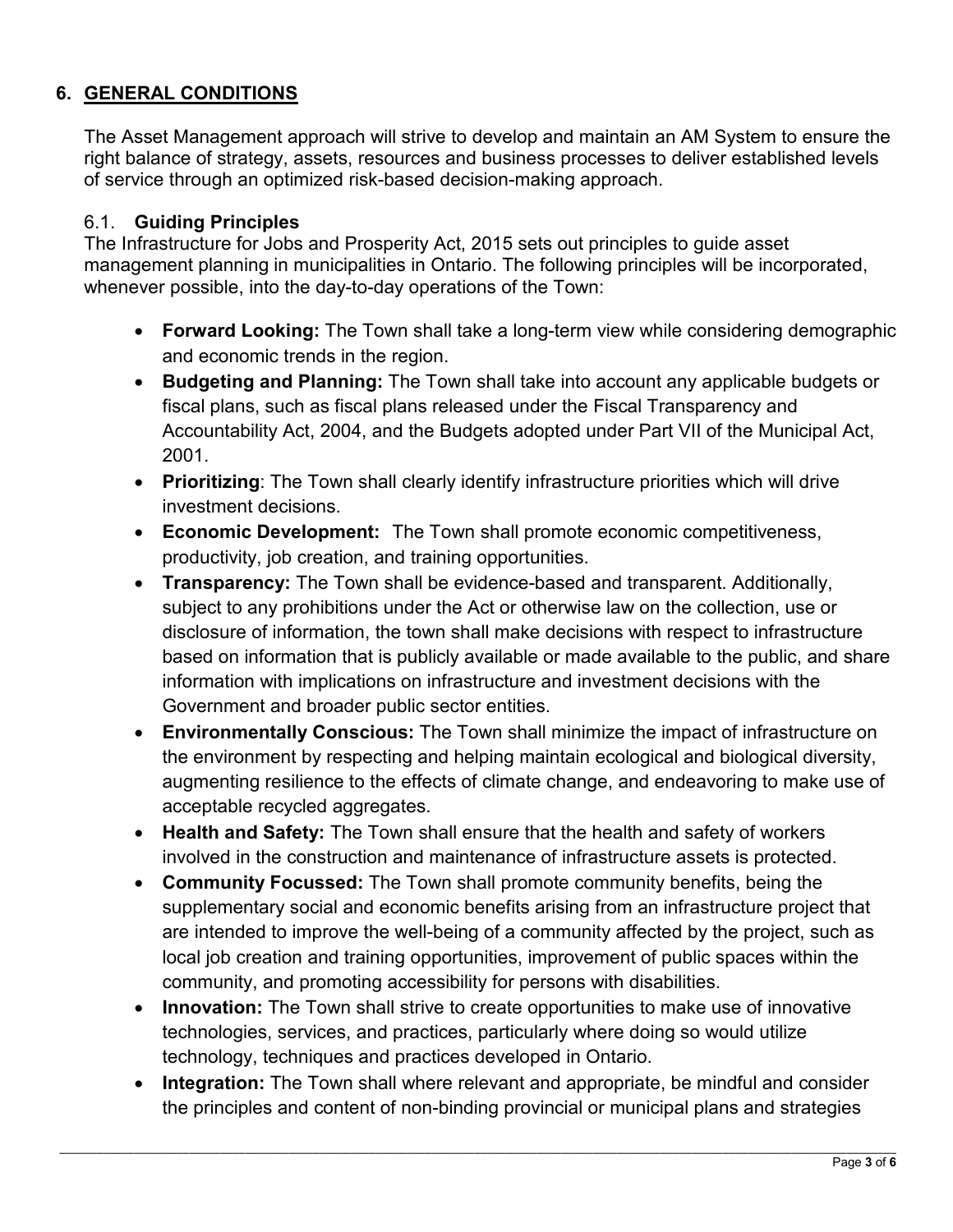established under an Act or otherwise, in planning and making decisions surrounding the infrastructure that supports them.

• **Consistency:** The Town shall ensure the continued provision of core public services.

### 6.2. **Asset Management Plan**

- 6.2.1. The Town's Asset Management Plan will support and align with the strategic goals and plans of the Town and outline the approach to continuous improvement and adoption of appropriate practices regarding asset management planning.
- 6.2.2. The AM Plan will be considered in development of the Town's budgets and longterm financial plans..

#### 6.3. **Community Planning and Stakeholder Engagement**

The Town recognizes the importance of community planning and stakeholder engagement, as an integral component of a comprehensive asset management approach. Accordingly, the Town will foster informed dialogue with the community and various parties using the best information available and providing opportunities to give input in asset management planning; and coordinating efforts with other infrastructure asset owning agencies such as municipal bodies and regulated utilities. Cross-referencing the Towns Official Plan and the Asset Management Plan will ensure that development occurs within the Town`s means through an understanding of current and future asset needs.

#### 6.4. **Climate Change**

Climate change will be considered as part of the Town's risk management approach embedded in asset management planning methods. This approach will balance the potential cost of vulnerabilities to climate change impact and other risks with the cost of reducing these vulnerabilities. Actions will be taken in addition to acquiring or modifying assets based on greenhouse gas reduction targets. The Town will make efforts to strike a balance between its organizational capacity, financial and stakeholder support, and the local risks and vulnerabilities related to climate change such as operations and increased maintenance schedules, levels of service and lifecycle management. The Town will continue to work with the Region to support climate change mitigation and adaptation.

## 6.5. **Scope and Capitalization Thresholds**

The service rendered by an asset will be the determining factor in whether or not to include it in asset management plans. It is the assets whose role in service delivery requires deliberate management by the Town that will thus be included in the asset management plan. The threshold used to determine which assets are to be included in the asset management plan, is therefore a guideline for the application of Council-endorsed principles in professional judgement. This qualitative approach is unlike the quantitative and dollar value based methodology prescribed in the tangible asset policy.

## 6.6. **Financial Planning and Budgeting**

The Town will integrate asset management planning into the annual capital budget, operating budget, and its long-term financial plan. The asset management plan will be used as a resource in order to identify all potential revenues and costs (including operating, maintenance, replacement and decommissioning) associated with forthcoming infrastructure asset decisions. The plan will also evaluate the validity and need of each significant new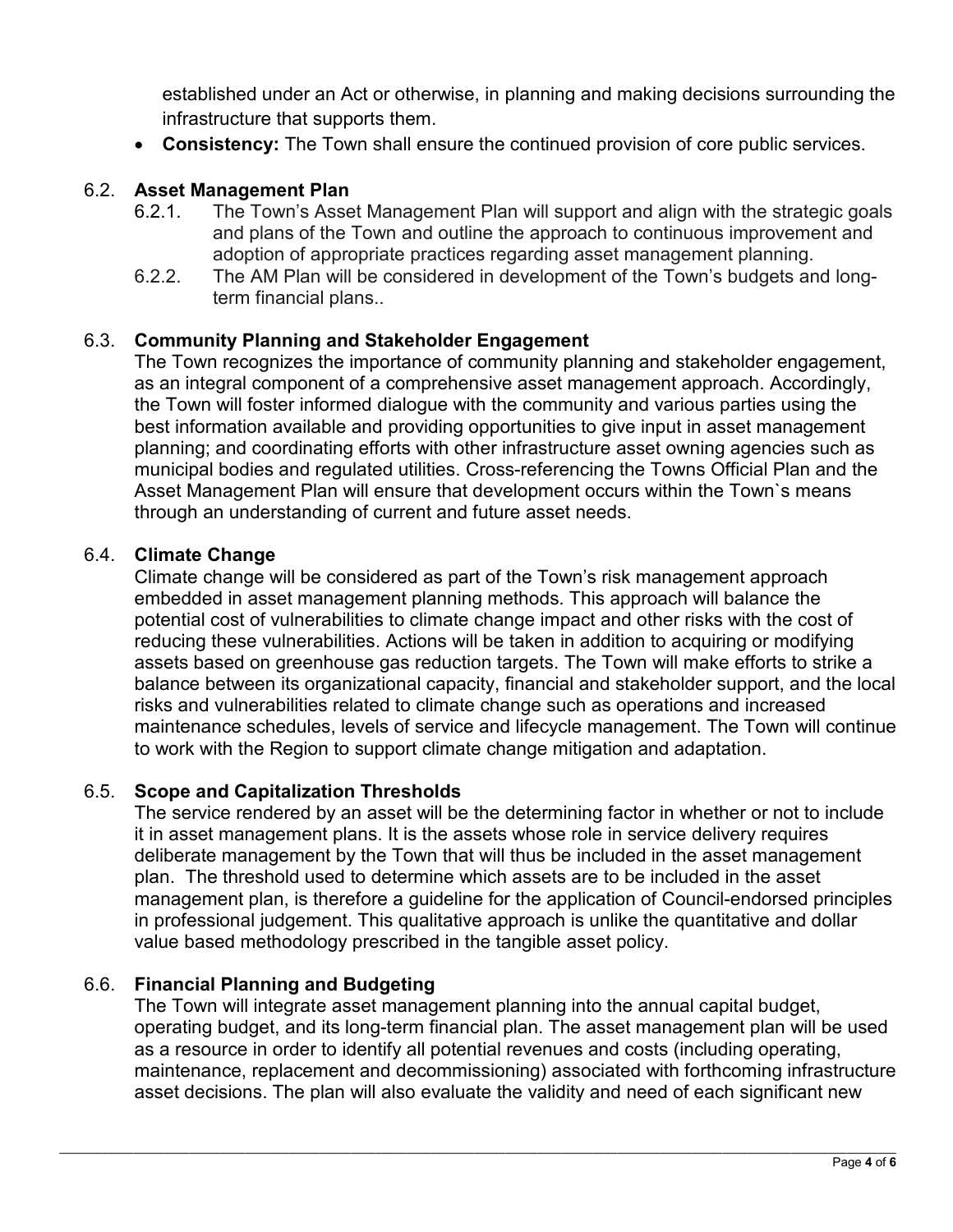capital asset, including considering the impact on future operating costs; and incorporate new revenue tools and alternative funding strategies where possible.

## 6.7. **Annual Review of Asset Management Planning Process**

In accordance with 9.(1) of the Asset Management Planning For Municipal Infrastructure Act, Council shall conduct an annual review of its asset management progress on or before July 1 in each year, starting the year after the Town's asset management plan is completed. The annual review will address the Town's progress in implementing its asset management plan including any factors will impede the Town's ability to implement its asset management plan, and a strategy to address these factors.

## **7. RESPONSIBILITIES**

- 7.1. **Council** has the authority and responsibility to:
	- 7.1.1. Approve by resolution the Asset Management Plan and its updates.
	- 7.1.2. Adopt policy and strategic plans in support of AM.
	- 7.1.3. Maintain the necessary corporate capacity to support the AM System; including but not limited to staff resources, supporting technology systems and equipment and funding.
- 7.2. The **CAO** has the authority and responsibility to:
	- 7.2.1. Maintain compliance with the Asset Management Policy and provincial asset management regulations.
	- 7.2.2. Develop and maintain a governance structure to lead the development of asset management tools and practices and to oversee their application across the organization.
	- 7.2.3. Implementation of related policies, procedures, guidelines and practices.
- 7.3. **Directors** have the authority and responsibility to:
	- 7.3.1. Identify all revenues and costs (including operation, maintenance, replacement, and decommission) associated with infrastructure asset decisions, including additions and deletions.
	- 7.3.2. Establish departmental accountability and responsibility for asset inventory, condition, use and performance.
	- 7.3.3. Recommend levels of service that balance customer expectations with risk, affordability and timing constraints
	- 7.3.4. Monitor the performance of the assets and track the effectiveness of AM practices with a view to continuous improvement
	- 7.3.5. Consult with stakeholders where appropriate through planning processes.
	- 7.3.6. Conduct on-going review of related policies.
	- 7.3.7. Seek funding and service delivery opportunities to address infrastructure investment pressures.